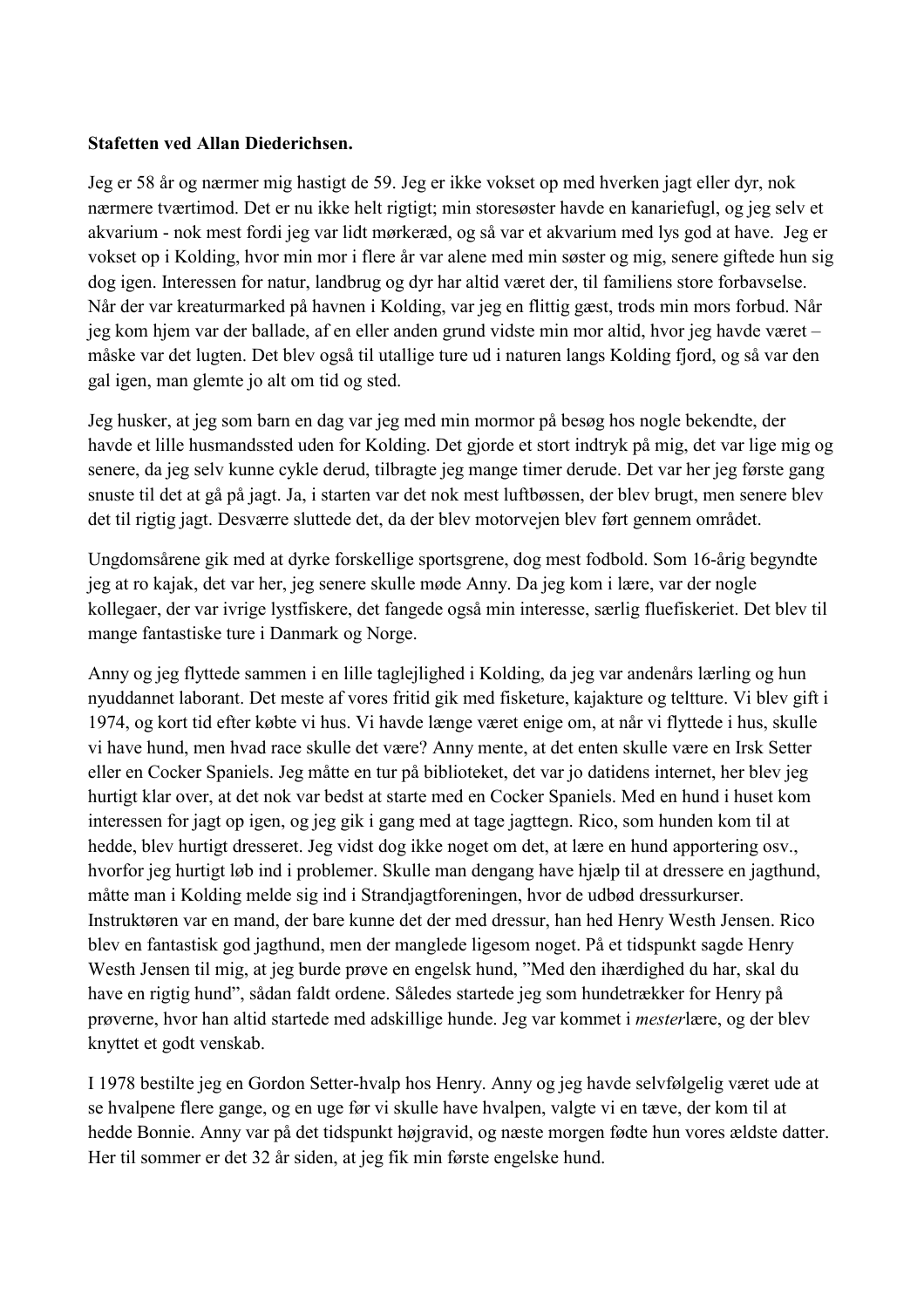Den 31. marts 1979 startede Bonnie og jeg på vores første markprøve, det gik nogenlunde, men der var stadig meget at lære... Når jeg tænker tilbage på mit første år med markprøver, slår det mig, at vi i dag tager meget bedre imod de "nye" hundefolk. Dengang tog det tid at komme ind i miljøet – særligt når man, som en af de få, stillede med en Gordon Setter. Bonnie blev flere gange præmieret men blev aldrig den helt store markprøvehund, derimod var hun en fantastisk jagthund, og hun blev brugt til alt slags jagt.



På FJD udstilling med Gordon setter og Stenmarkens D. Black Pennie – 3 vinder Derby 1984

Min anden Gordon Setter var Huntie, han var lidt af stjerne, desværre døde han af kennelhoste to et halv år gammel cirka tre uger efter at han havde været med på derby. Heldigvis nåede Huntie at blive brugt i avlen. Og sammen med en halvsøster til Bonnie blev han grundstammen i kennel Stenmarken. Blodet fra Hontie ruller endnu og har gennem årene været ret efterspurgt. Sidenhen fulgte der en del andre Gordon Settere og et par Engelsk settere.

I 1986, efter vi havde fået en lille pige mere og var flyttet til et større hus, bestilte jeg en Gordon Setter-hvalp fra Amerika, for at tilføre kennelen noget nyt blod. Kort efter blev min stedfar, som var selvstændig, dræbt ved en arbejdsulykke og jeg måtte skifte branche og overtage ledelsen af firmaet, indtil det blev solgt. Efter salget valgte jeg at følge med over i det nye firma, hvilket førte til en del nye udfordringer, og dermed blev hundearbejdet sat på standby. Der gik faktisk 10-12 år, hvor hundearbejdet kørte på lavt blus, eftersom Anny og jeg i 1988 besluttede os for at købe et lille husmandssted med 13 tdr. land, hvor stuehuset krævede en gennemgribende renovering. I denne periode blev hundearbeidet for mit vedkommende hovedsageligt fokuseret omkring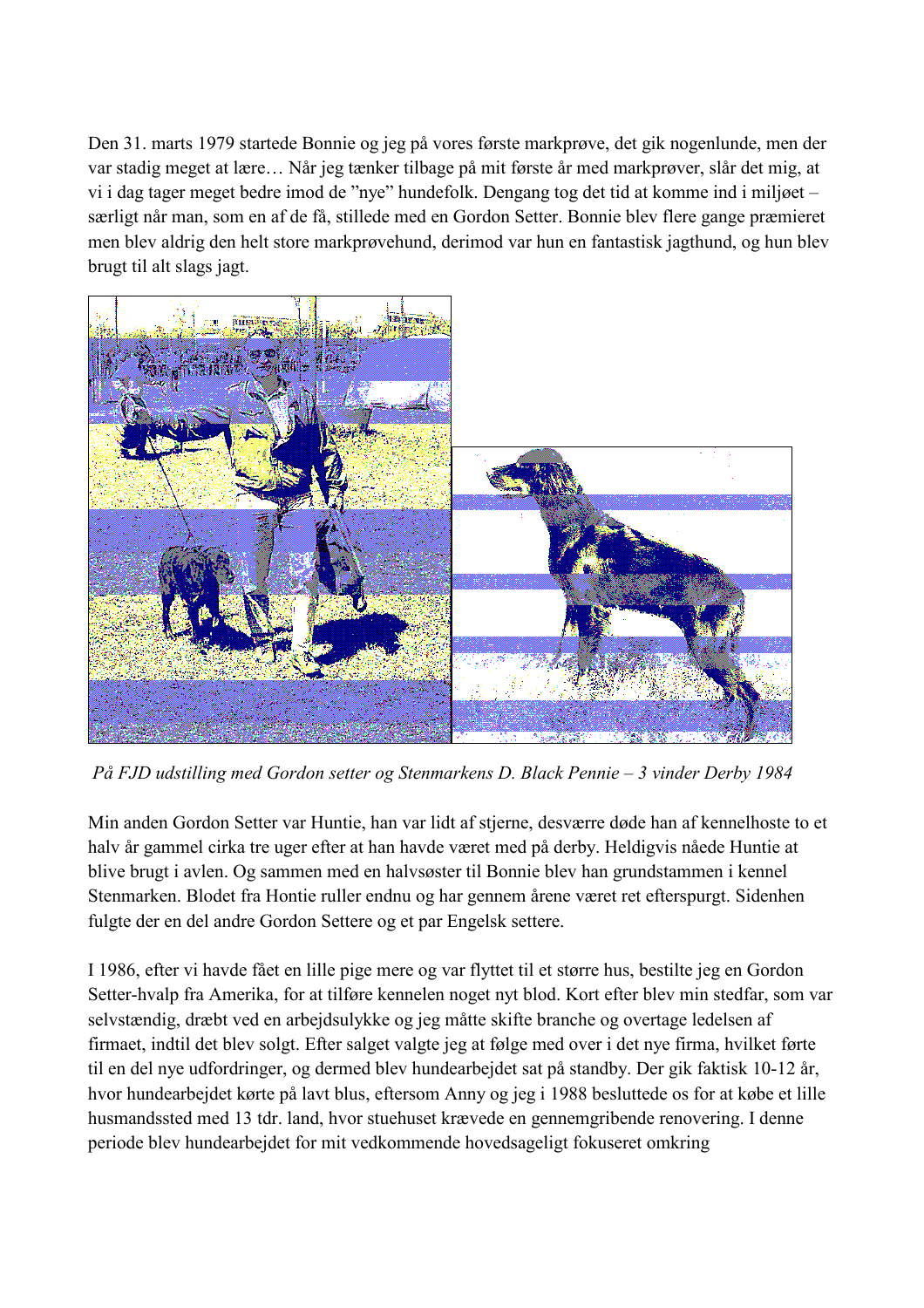bestyrelsesarbejdet i Dansk Gordon Setter Klub, hvor jeg bl.a. sad som formand i to år. Bestyrelsesarbejdet lærte mig meget om hundesporten, men det er intet at sammenligne med hvad man lærte om mennesker, hold da op! Men selv i de travleste tider er det svært at holde sig væk fra marken, når man i det tidlige forår hen under aftenen kan høre agerhønsene kalde. Med huset sat i stand, teenagebørn og endnu et brancheskift – tilbage til smedefaget – blev der igen mere tid til hunde og jagt.

Det er ikke nogen hemmelighed, at når man har den interesse for hund og jagt, som jeg har, så skal man have sit bagland 100% med sig, elles kan det ikke lade sig gøre. Anny har altid været engageret, og efter pigerne er fløjet fra reden, er hun stort set altid med på prøver og på træningsture - det er godt med en dommer, der ikke lægger fingre imellem. Hund og jagt er i høj grad fælles interesser for os. I alle de år vi har været med, tror jeg kun, der er tale om en eller to hovedprøver, hvor vi ikke har deltaget. I en del år har vi i vores sommerferie taget turen nordpå til det, der efter vores mening er absolut toppen, nemlig rypejagt på fjeldet. Det fås simpelt hen ikke bedre.

Som før nævnt, er Anny og jeg fælles om hundearbejdet og derfor også altid enige om, når der skal lægges hvalpe til eller anskaffes en ny hund – eller næsten altid i hvert fald. Jeg skal ikke udelukke, at der i tidens løb er ankommet en hund eller to, som Anny ikke vidste noget om, selv om jeg bestemt mente, jeg havde fortalt om det.

En Pointer har været på tale flere gange, ikke mindst efter at jeg blev markprøvedommer for ca. 11 år siden, men det ville Anny ikke høre tale om! Heldigvis er det sådan, at man har et standpunkt til man tager et nyt, og efter hånden blev Annys først så bestemte "nej" mindre markant - med andre ord, der var lys forude. På Svensk Derby i 2004, deltog vi med vores Gordon Setter Gischa. På andendagen så vi nogle gode pointere, og her skete det; Anny fik øjnene op for, at næste hund måtte blive en Pointer. På samme prøve deltog Flemming Fuglede og for at gøre en lang historie kort; 6 måneder efter hentede jeg min første Pointer. Siden er der kommet en mere til, Flash og Ici, to særdeles pragtfulde hunde, som efter min mening har gjort det ganske godt indtil nu. Jeg må ærligt indrømme, at pointeren passer meget bedre til mit temperament. Hvorfor det skulle tage så mange år at finde ud af, det ved jeg ikke !



Joh... Pointeren passer til mit temperament  $\mathcal{O}$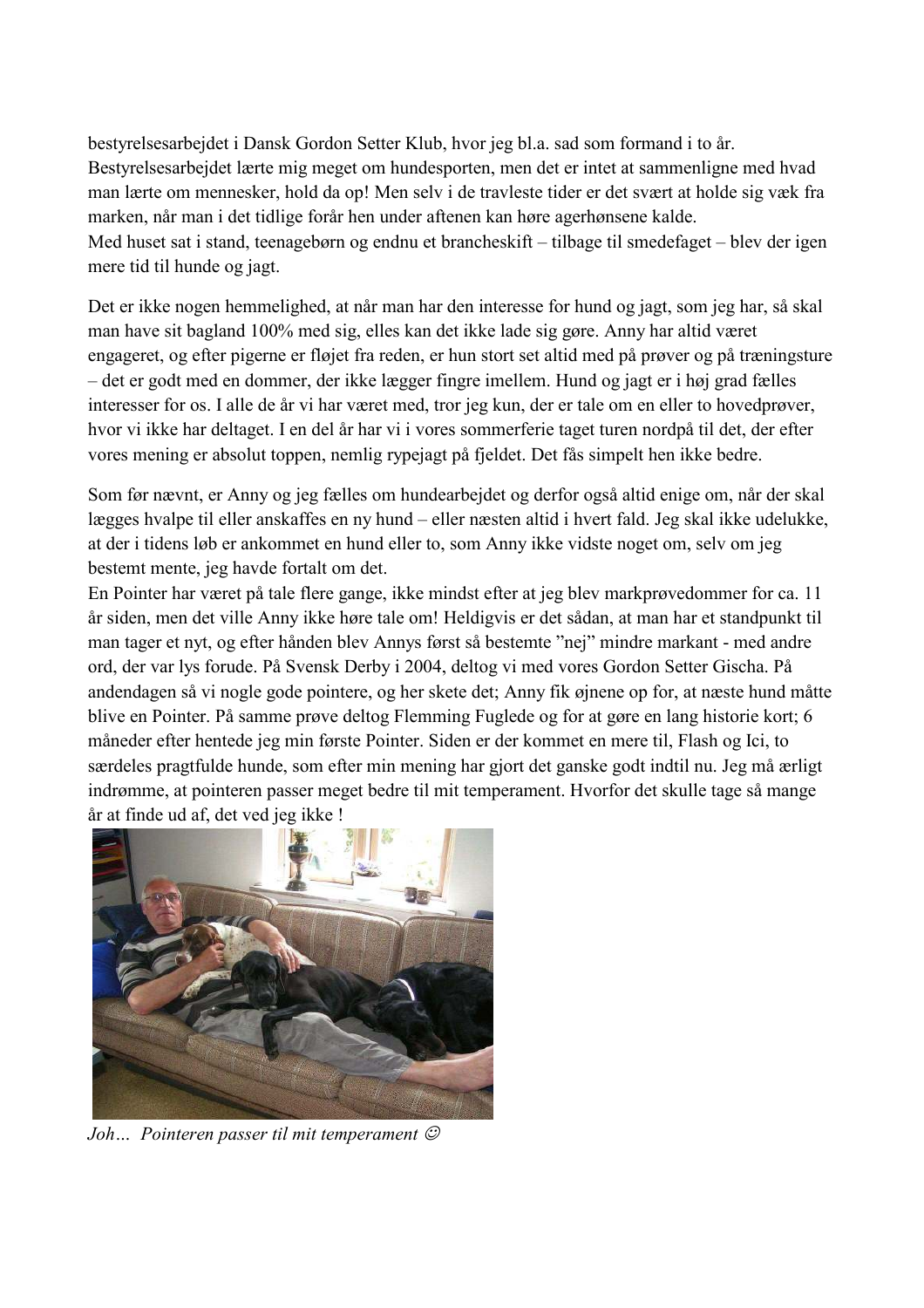Nu vil mange nok spørge; hvor er resultaterne af alle de år med hundesport? Hvad har man opnået? Ja, for mig er det mange ting. Der har været mange gode timer i en pragtfuld natur, i skiftende årstider. Mange prøver på gode terræner, og ikke mindst en masse rare bekendtskaber, som både Anny og jeg sætter stor pris på. Jeg har haft mange hunde i årenes løb og alle, på nær en enkelt, er blevet markprøvepræmieret. Mange af dem er siden kommet ud til jægere og blevet brugt til jagt

Der er ingen tvivl om, at det i dag er arbejdet med unghunde, der har min største interesse. Det er nok også en af de største grunde til, at jeg aldrig har brugt meget tid på vinderklasse. Desuden havde jeg i de første år hverken økonomi eller terræn til at dyrke vinderklasse, dengang var. træningsterrænet kun hvad Kolding Kommune havde af industrigrunde, og det kunne svinge meget. Jeg vil dog ikke udelukke, at jeg i fremtiden vil komme til at bruge mere tid herpå, da jeg i de seneste år har fået opbygget et ganske fornuftigt træningsterræn med både agerhøns og fasaner lige ude foran min egen hoveddør.



Hjemlig hygge for hundene

Træningsdag med Flash og Ici herunder...